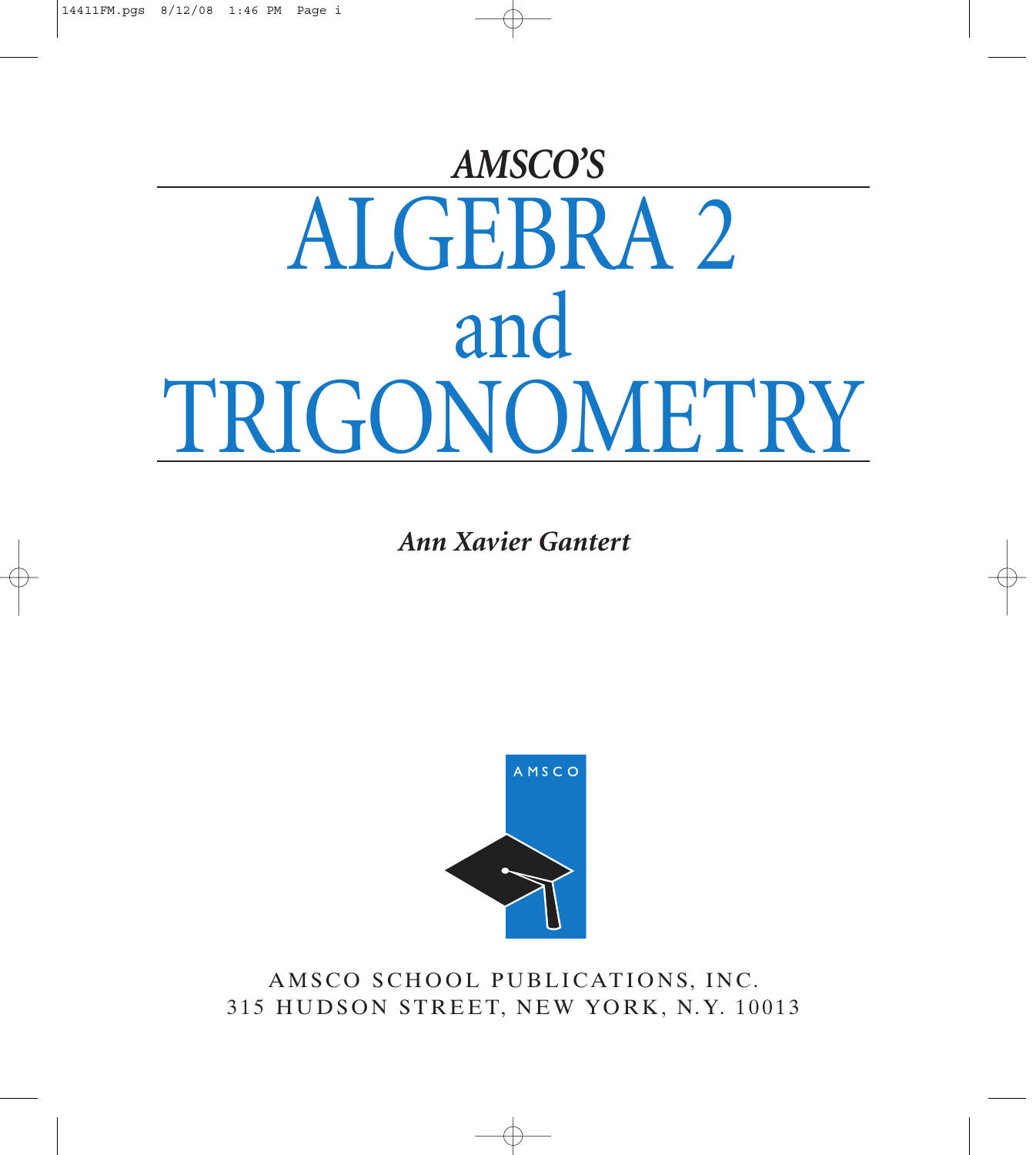#### **Dedication**

To Jessica Alexander and Uriel Avalos in gratitude for their invaluable work in preparing this text for publication.

#### **Ann Xavier Gantert**

The author has been associated with mathematics education in New York State as a teacher and an author throughout the many changes of the past fifty years. She has worked as a consultant to the Mathematics Bureau of the Department of Education in the development and writing of Sequential Mathematics and has been a coauthor of Amsco's *Integrated Mathematics* series, which accompanied that course of study.

#### **Reviewers:**

Richard Auclair *Mathematics Teacher* La Salle School Albany, NY

Domenic D'Orazio *Mathematics Teacher* Midwood High School Brooklyn, NY

Steven J. Balasiano *Assistant Principal, Supervision Mathematics* Canarsie High School Brooklyn, NY

George Drakatos *Mathematics Teacher* Baldwin Senior High School Baldwin, NY

Debbie Calvino *Mathematics Supervisor, Grades 7–12* Valley Central High School Montgomery, NY

Ronald Hattar *Mathematics Chairperson* Eastchester High School Eastchester, NY

Raymond Scacalossi Jr. *Mathematics Coordinator* Manhasset High School Manhasset, NY

Text Designer: Nesbitt Graphics, Inc. Compositor: ICC Macmillan Cover Design by Meghan J. Shupe Cover Art by Radius Images (RM)

Please visit our Web site at: www.amscopub.com

When ordering this book, please specify: **R 159 P** *or* ALGEBRA 2 AND TRIGONOMETRY, *Paperback* or **R 159 H** *or* ALGEBRA 2 AND TRIGONOMETRY, *Hardbound*

NYC Item 56765-703-5 (Paperback edition)

ISBN 978-1-56765-703-6 (Paperback edition) ISBN 978-1-56765-702-9 (Hardbound edition)<br>NYC Item 56765-703-5 (Paperback edition) NYC Item 56765-702-8 (Hardbound edition)

Copyright © 2009 by Amsco School Publications, Inc.

No part of this book may be reproduced in any form without written permission from the publisher.

Printed in the United States of America

1 2 3 4 5 6 7 8 9 10 14 13 12 11 10 09 08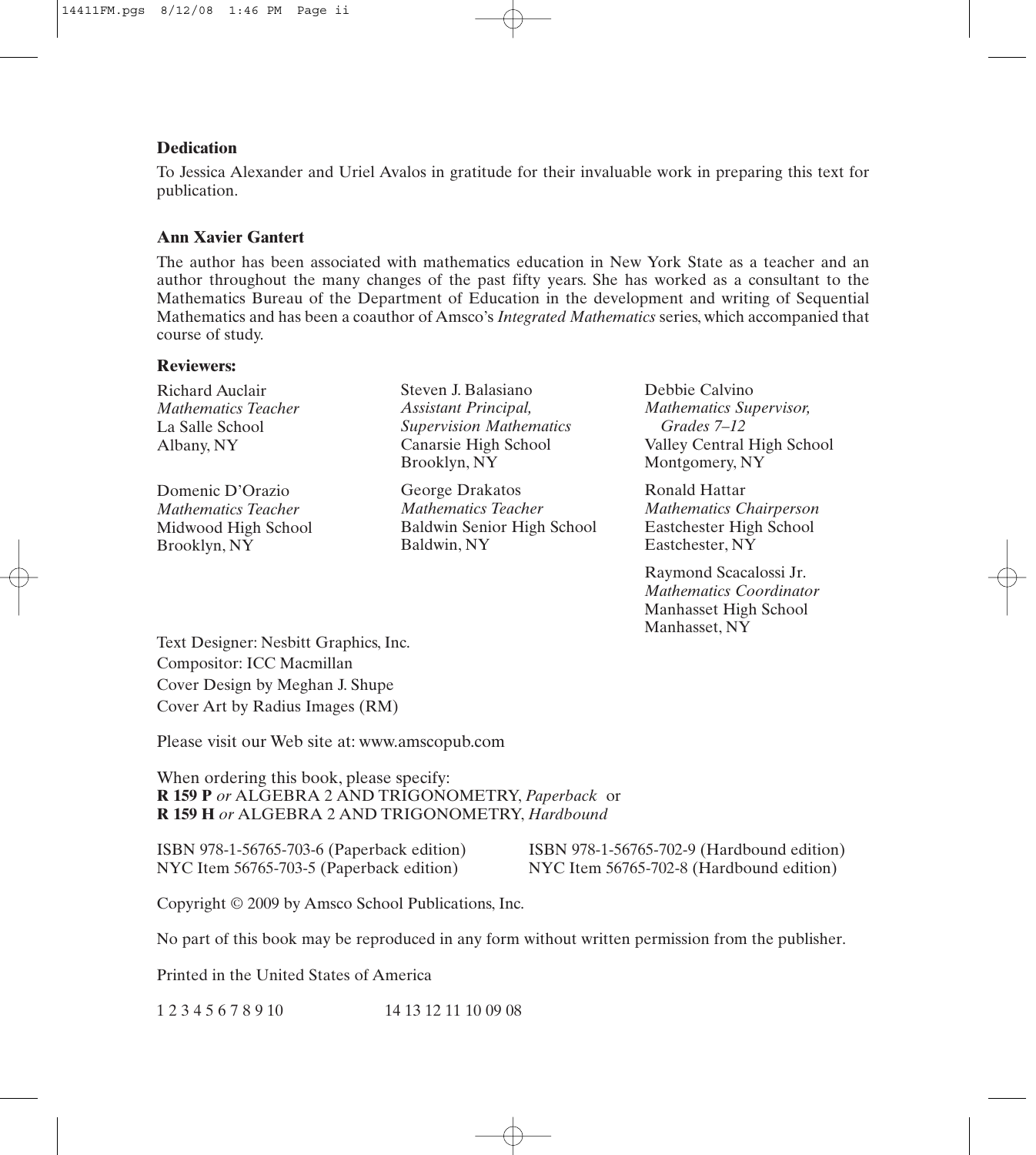## **PREFACE**

**Algebra 2 and Trigonometry** is a new text for a course in intermediate algebra and trigonometry that continues the approach that has made Amsco a leader in presenting mathematics in a modern, integrated manner. Over the last decade, this approach has undergone numerous changes and refinements to keep pace with ever-changing technology.

This textbook is the final book in the three-part series in which Amsco parallels the integrated approach to the teaching of high school mathematics promoted by the National Council of Teachers of Mathematics in its *Principles and Standards for School Mathematics* and mandated by the New York State Board of Regents in the *Mathematics Core Curriculum*. The text presents a range of materials and explanations that are guidelines for achieving a high level of excellence in their understanding of mathematics.

In this book:

- **The real numbers** are reviewed and the understanding of operations with irrational numbers, particularly radicals, is expanded. ✔
- **The graphing calculator** continues to be used as a routine tool in the study of mathematics. Its use enables the student to solve problems that require computation that more realistically reflects the real world. The use of the calculator replaces the need for tables in the study of trigonometry and logarithms. ✔
- **Coordinate geometry** continues to be an integral part of the visualization of algebraic and trigonometric relationships. ✔
- **Functions** represent a unifying concept throughout. The algebraic functions introduced in *Integrated Algebra 1* are reviewed, and exponential, logarithmic, and trigonometric functions are presented. ✔
- **Algebraic skills** from *Integrated Algebra 1* are maintained, strengthened, and expanded as both a holistic approach to mathematics and as a bridge to advanced studies. ✔
- **Statistics** includes the use of the graphing calculator to reexamine range, quartiles, and interquartile range, to introduce measures of dispersion such as variance and standard deviation, and to determine the curve that best represents a set of bivariate data. ✔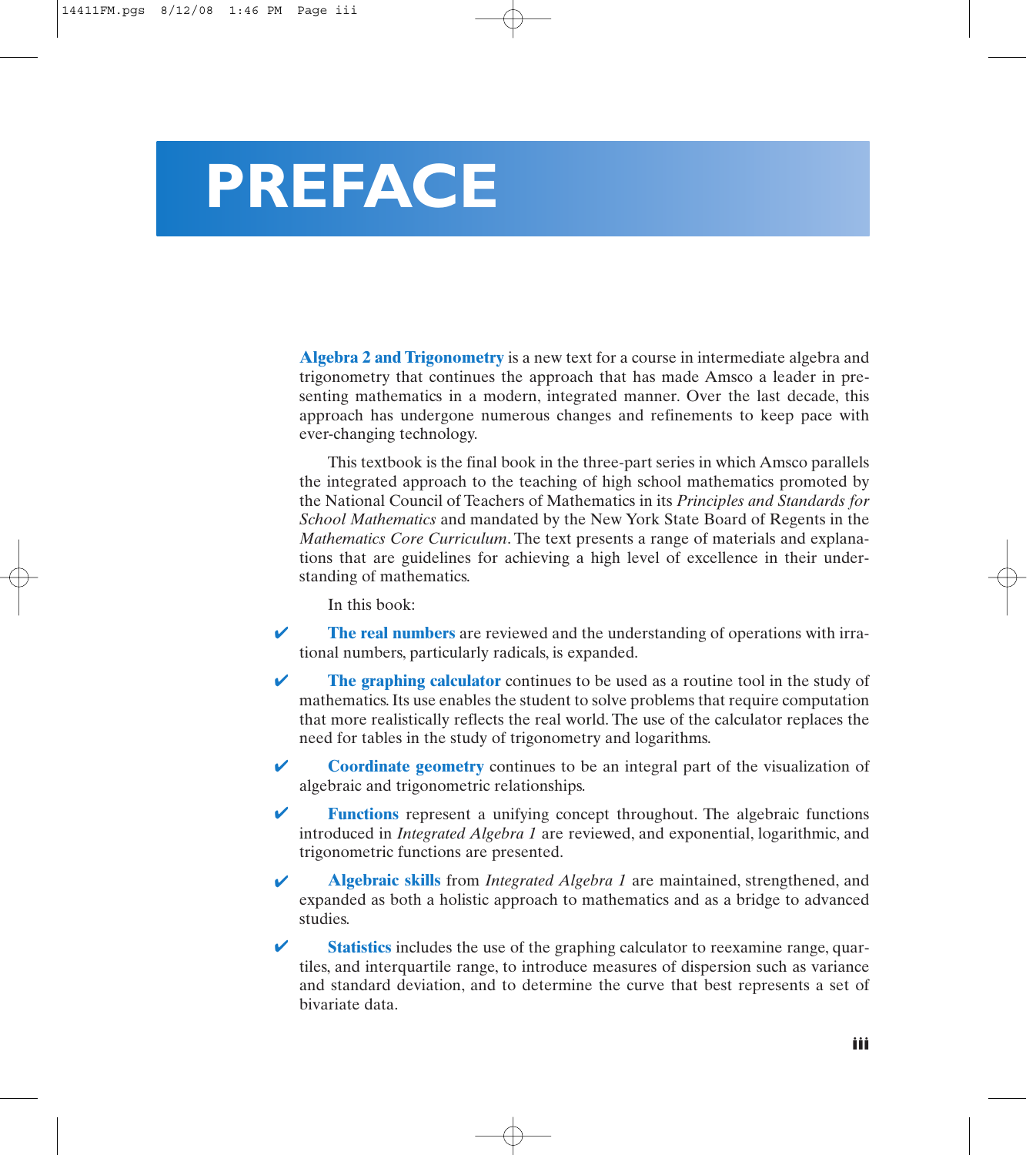- **Integration** of geometry, algebra, trigonometry, statistics, and other branches of mathematics begun in *Integrated Algebra 1* and *Geometry* is continued and further expanded. ✔
- **Exercises** are divided into three categories. *Writing About Mathematics* encourages the student to reflect on and justify mathematical conjectures, to discover counterexamples, and to express mathematical ideas in his or her own words. *Developing Skills* provides routine practice exercises that enable the student and teacher to evaluate the student's ability to both manipulate mathematical symbols and understand mathematical relationships. *Applying Skills* provides exercises in which the new ideas of each section, together with previously learned skills, are used to solve problems that reflect real-life situations. ✔
- **Problem solving**, a primary goal of all learning standards, is emphasized throughout the text. Students are challenged to apply what has been learned to the solution of both routine and non-routine problems. ✔
- **Enrichment** is stressed both in the text and in the Teacher's Manual where many suggestion are given for teaching strategies and alternative assessment. The Manual provides opportunities for extended tasks and hands-on activities. Reproducible *Enrichment Activities* that challenge students to explore topics in greater depth are provided in each chapter of the Manual. ✔

In this text, the real number system is expanded to include the complex numbers, and algebraic, exponential, logarithmic, and trigonometric functions are investigated. The student is helped to understand the many branches of mathematics, to appreciate the common threads that link these branches, and to recognize their interdependence.

The intent of the author is to make this book of greatest service to the average student through detailed explanations and multiple examples. Each section provides careful step-by-step procedures for solving routine exercises as well as the nonroutine applications of the material. Sufficient enrichment material is included to challenge students of all abilities.

Specifically:

- Concepts are carefully developed using appropriate language and mathematical symbolism. General principles are stated clearly and concisely. ✔
- Numerous examples serve as models for students with detailed explanations of the mathematical concepts that underlie the solution. Alternative approaches are suggested where appropriate. ✔
- Varied and carefully graded exercises are given in abundance to develop skills and to encourage the application of those skills. Additional enrichment materials challenge the most capable students. ✔

This text is offered so that teachers may effectively continue to help students to comprehend, master, and enjoy mathematics as they progress in their education.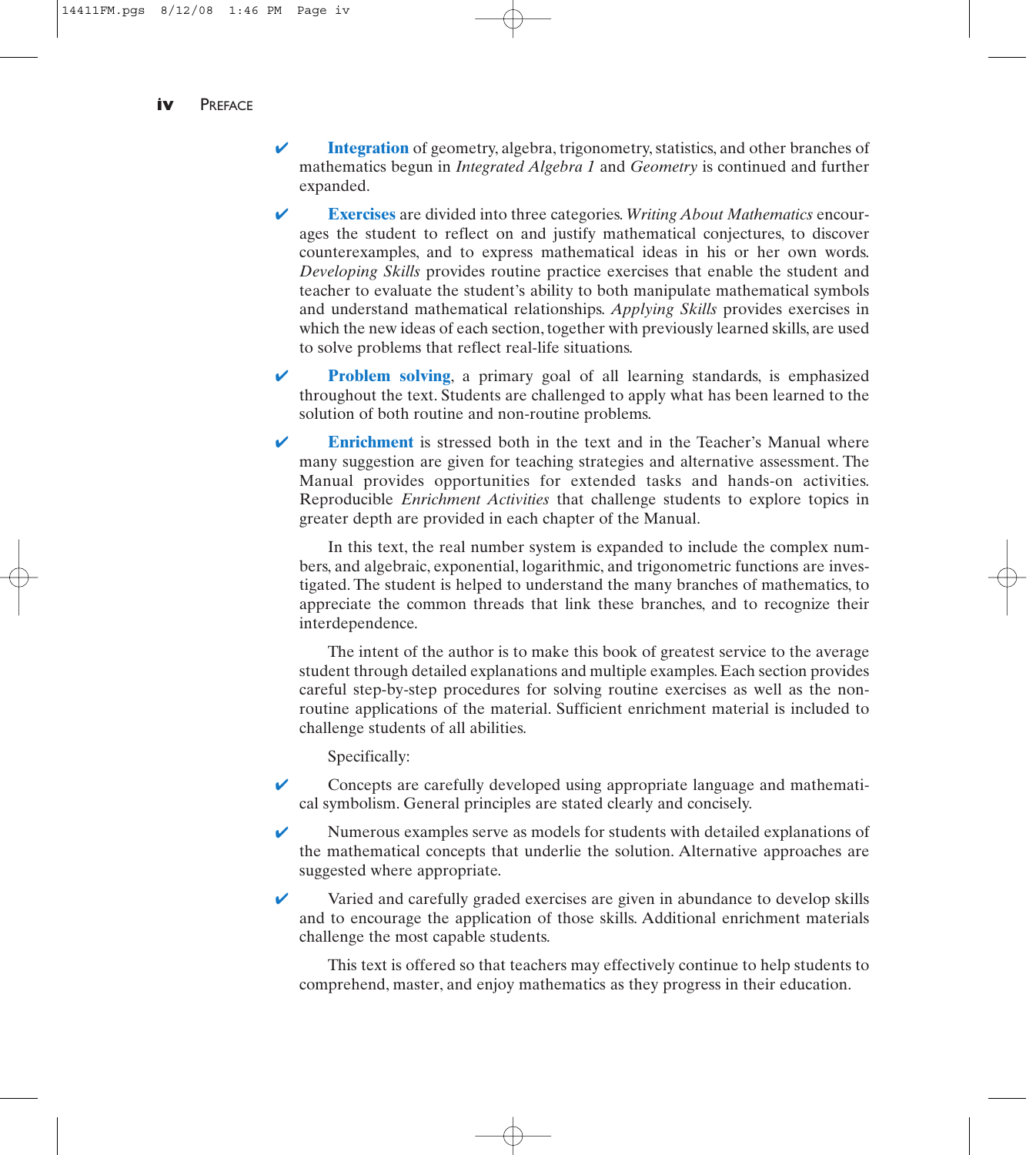## **CONTENTS**

#### Chapter 1 **THE INTEGERS 1**

| $1 - 1$              | Whole Numbers, Integers, and the Number Line      | $\overline{2}$ |
|----------------------|---------------------------------------------------|----------------|
|                      | 1-2 Writing and Solving Number Sentences          |                |
| $1-3$                | <b>Adding Polynomials</b>                         | 9              |
| $I - 4$              | Solving Absolute Value Equations and Inequalities | 13             |
| $1-5$                | <b>Multiplying Polynomials</b>                    | 17             |
| I-6                  | <b>Factoring Polynomials</b>                      | 22             |
| $1 - 7$              | Quadratic Equations with Integral Roots           | 27             |
| I -8                 | Quadratic Inequalities                            | 30             |
|                      | <b>Chapter Summary</b>                            | 35             |
|                      | Vocabulary                                        | 36             |
|                      | <b>Review Exercises</b>                           | 37             |
| Chapter 2            |                                                   |                |
| THE RATIONAL NUMBERS |                                                   | 39             |
| $2 - 1$              | <b>Rational Numbers</b>                           | 40             |

| $2 - 1$ | <b>Rational Numbers</b>                       | 40 |
|---------|-----------------------------------------------|----|
| $2 - 2$ | Simplifying Rational Expressions              | 44 |
| $2 - 3$ | Multiplying and Dividing Rational Expressions | 48 |
| $2 - 4$ | Adding and Subtracting Rational Expressions   | 53 |
| $2 - 5$ | Ratio and Proportion                          | 57 |
| $2 - 6$ | <b>Complex Rational Expressions</b>           | 61 |
| $2 - 7$ | <b>Solving Rational Equations</b>             | 64 |
| $2 - 8$ | Solving Rational Inequalities                 | 70 |
|         | <b>Chapter Summary</b>                        | 74 |
|         | Vocabulary                                    | 74 |
|         | <b>Review Exercises</b>                       | 75 |
|         | <b>Cumulative Review</b>                      | 77 |
|         |                                               |    |

### Chapter 3 **REAL NUMBERS AND RADICALS** 79

| 3-1 The Real Numbers and Absolute Value | 80 |
|-----------------------------------------|----|
| 3-2 Roots and Radicals                  | 84 |
| 3-3 Simplifying Radicals                | 88 |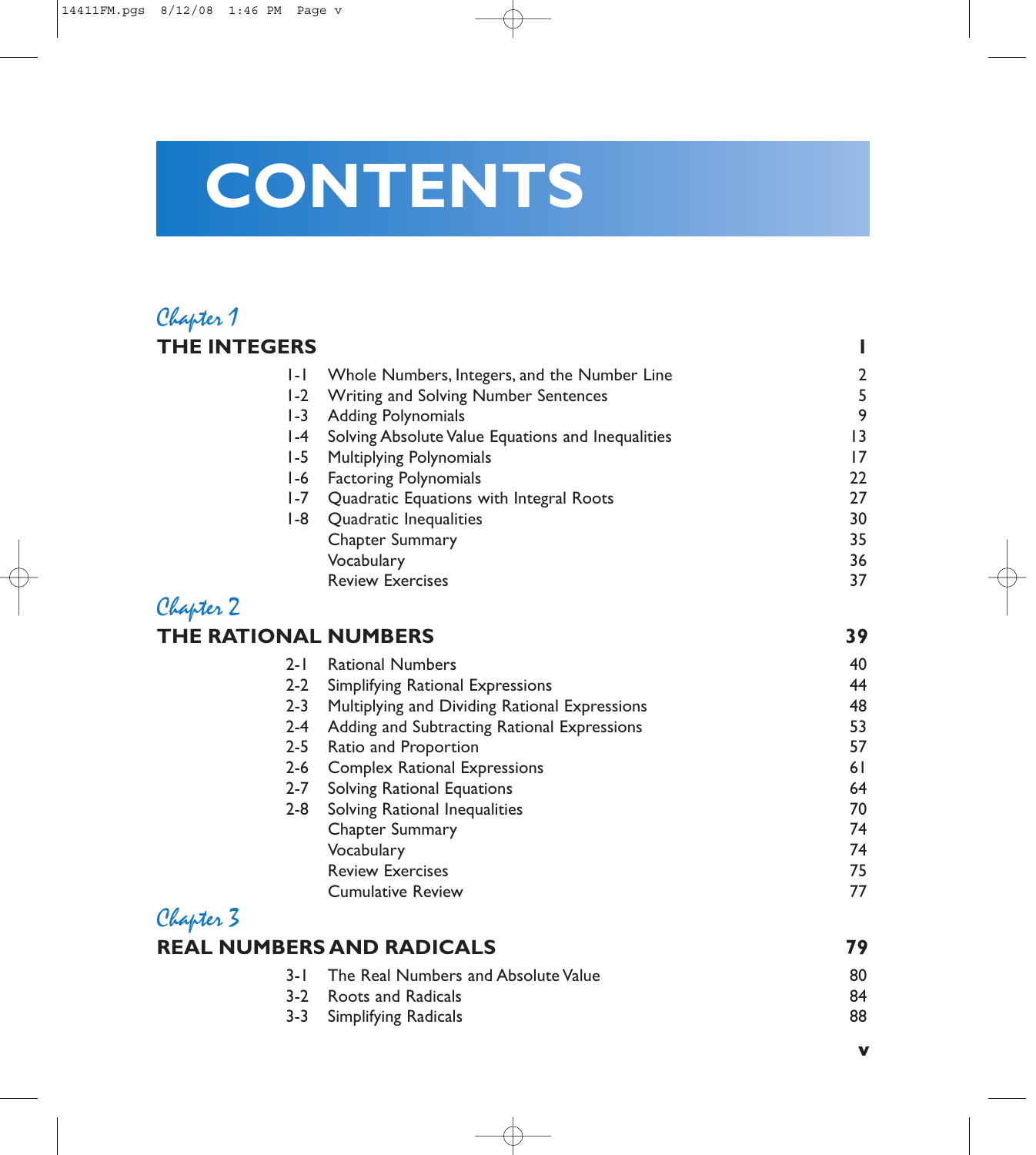| $3 - 4$                        | Adding and Subtracting Radicals  | 94     |
|--------------------------------|----------------------------------|--------|
| $3 - 5$                        | <b>Multiplying Radicals</b>      | 98     |
| $3 - 6$                        | <b>Dividing Radicals</b>         | 102    |
| $3 - 7$                        | Rationalizing a Denominator      | 104    |
| $3 - 8$                        | <b>Solving Radical Equations</b> | 108    |
|                                | <b>Chapter Summary</b>           | 113    |
|                                | Vocabulary                       | 4      |
|                                | <b>Review Exercises</b>          | $ $  4 |
|                                | <b>Cumulative Review</b>         | 117    |
| Chapter 4                      |                                  |        |
| <b>RELATIONS AND FUNCTIONS</b> |                                  |        |

#### 4-1 Relations and Functions 120<br>120 Function Notation 127 4-2 Function Notation<br>4-3 Linear Functions are **Linear Functions and Direct Variation 130 Contract Variation** 130 4-4 Absolute Value Functions 136<br>136 136 136 137 138 139 139 139 139 139 139 139 139 140 Polynomial Functions 4-6 The Algebra of Functions 149 4-7 Composition of Functions 155 Inverse Functions 160 4-9 Circles 167 4-10 Inverse Variation 174<br>Chapter Summary 178 Chapter Summary Vocabulary 180 Review Exercises 180 Cumulative Review 184

#### Chapter 5

|         | <b>QUADRATIC FUNCTIONS AND COMPLEX NUMBERS</b>       | 186 |
|---------|------------------------------------------------------|-----|
| $5 - 1$ | Real Roots of a Quadratic Equation                   | 187 |
| $5-2$   | The Quadratic Formula                                | 193 |
| $5 - 3$ | The Discriminant                                     | 198 |
| 5-4     | The Complex Numbers                                  | 203 |
| $5-5$   | <b>Operations with Complex Numbers</b>               | 209 |
| $5-6$   | Complex Roots of a Quadratic Equation                | 217 |
| $5 - 7$ | Sum and Product of the Roots of a Quadratic Equation | 219 |
| $5-8$   | Solving Higher Degree Polynomial Equations           | 224 |
| $5-9$   | Solutions of Systems of Equations and Inequalities   | 229 |
|         | Chapter Summary                                      | 239 |
|         | Vocabulary                                           | 240 |
|         | <b>Review Exercises</b>                              | 241 |
|         | <b>Cumulative Review</b>                             | 244 |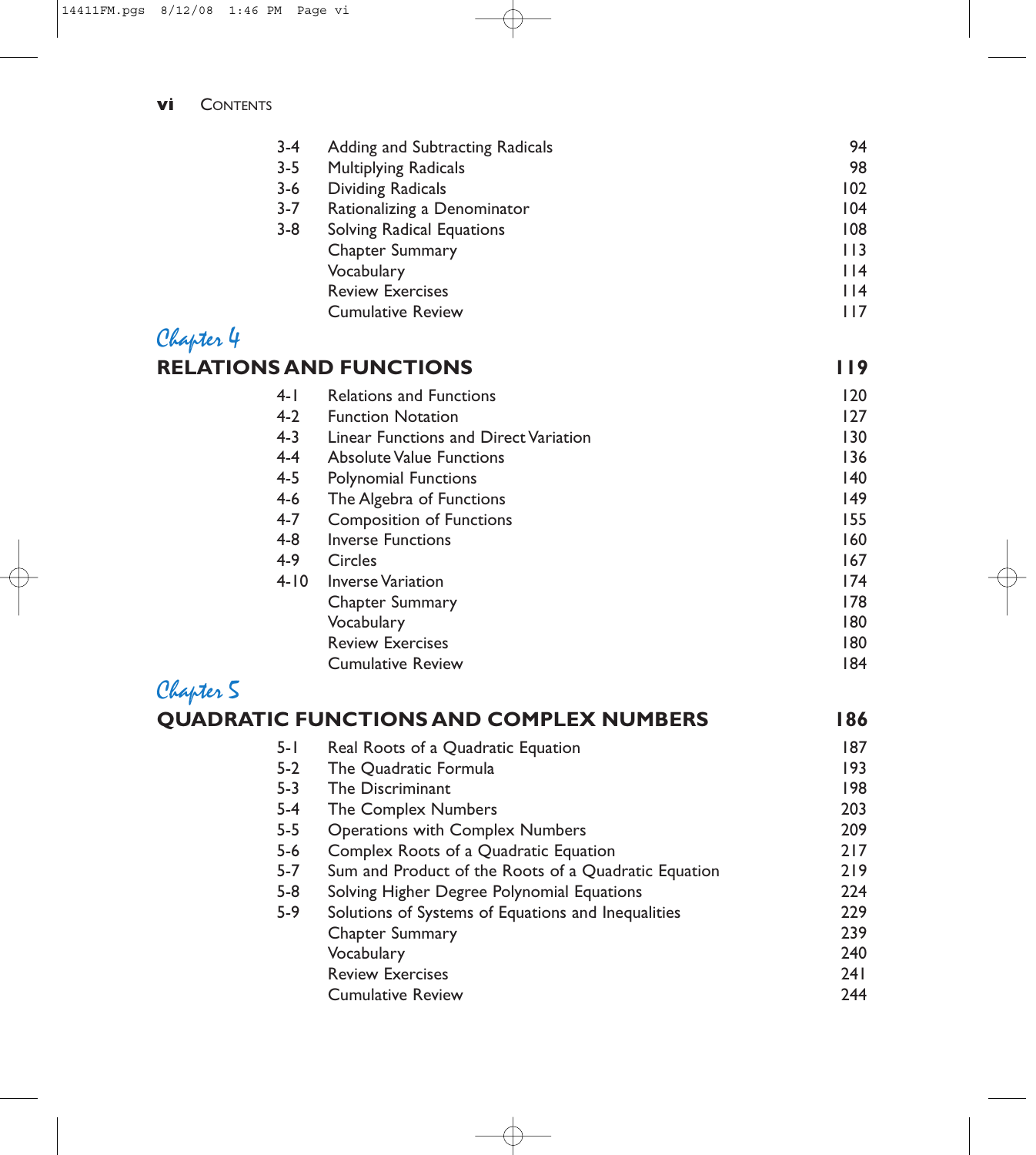#### Chapter 6 **SEQUENCES AND SERIES 247**

| $6 - 1$ | Sequences                   | 248 |
|---------|-----------------------------|-----|
| $6-2$   | <b>Arithmetic Sequences</b> | 252 |
| $6 - 3$ | Sigma Notation              | 257 |
| $6-4$   | <b>Arithmetic Series</b>    | 262 |
| $6 - 5$ | <b>Geometric Sequences</b>  | 266 |
| $6-6$   | <b>Geometric Series</b>     | 270 |
| $6 - 7$ | Infinite Series             | 273 |
|         | Chapter Summary             | 279 |
|         | Vocabulary                  | 280 |
|         | <b>Review Exercises</b>     | 280 |
|         | <b>Cumulative Review</b>    | 283 |
|         |                             |     |

#### Chapter 7 **EXPONENTIAL FUNCTIONS 286**

|     | 7-1 Laws of Exponents                         | 287 |
|-----|-----------------------------------------------|-----|
|     | 7-2 Zero and Negative Exponents               | 289 |
| 7-3 | <b>Fractional Exponents</b>                   | 293 |
| 7-4 | <b>Exponential Functions and Their Graphs</b> | 298 |
| 7-5 | Solving Equations Involving Exponents         | 304 |
| 7-6 | Solving Exponential Equations                 | 306 |
| 7-7 | Applications of Exponential Functions         | 308 |
|     | Chapter Summary                               | 314 |
|     | Vocabulary                                    | 315 |
|     | <b>Review Exercises</b>                       | 315 |
|     | <b>Cumulative Review</b>                      | 316 |
|     |                                               |     |

### Chapter 8

#### **LOGARITHMIC FUNCTIONS** 319

| $8 - 1$ | Inverse of an Exponential Function          | 320  |
|---------|---------------------------------------------|------|
| $8-2$   | Logarithmic Form of an Exponential Equation | 324  |
| $8 - 3$ | Logarithmic Relationships                   | 327  |
| $8 - 4$ | Common Logarithms                           | 332  |
| $8 - 5$ | Natural Logarithms                          | 336  |
| $8-6$   | <b>Exponential Equations</b>                | 340  |
| $8 - 7$ | Logarithmic Equations                       | 344  |
|         | Chapter Summary                             | 347  |
|         | Vocabulary                                  | 347  |
|         | <b>Review Exercises</b>                     | 348  |
|         | <b>Cumulative Review</b>                    | 35 I |
|         |                                             |      |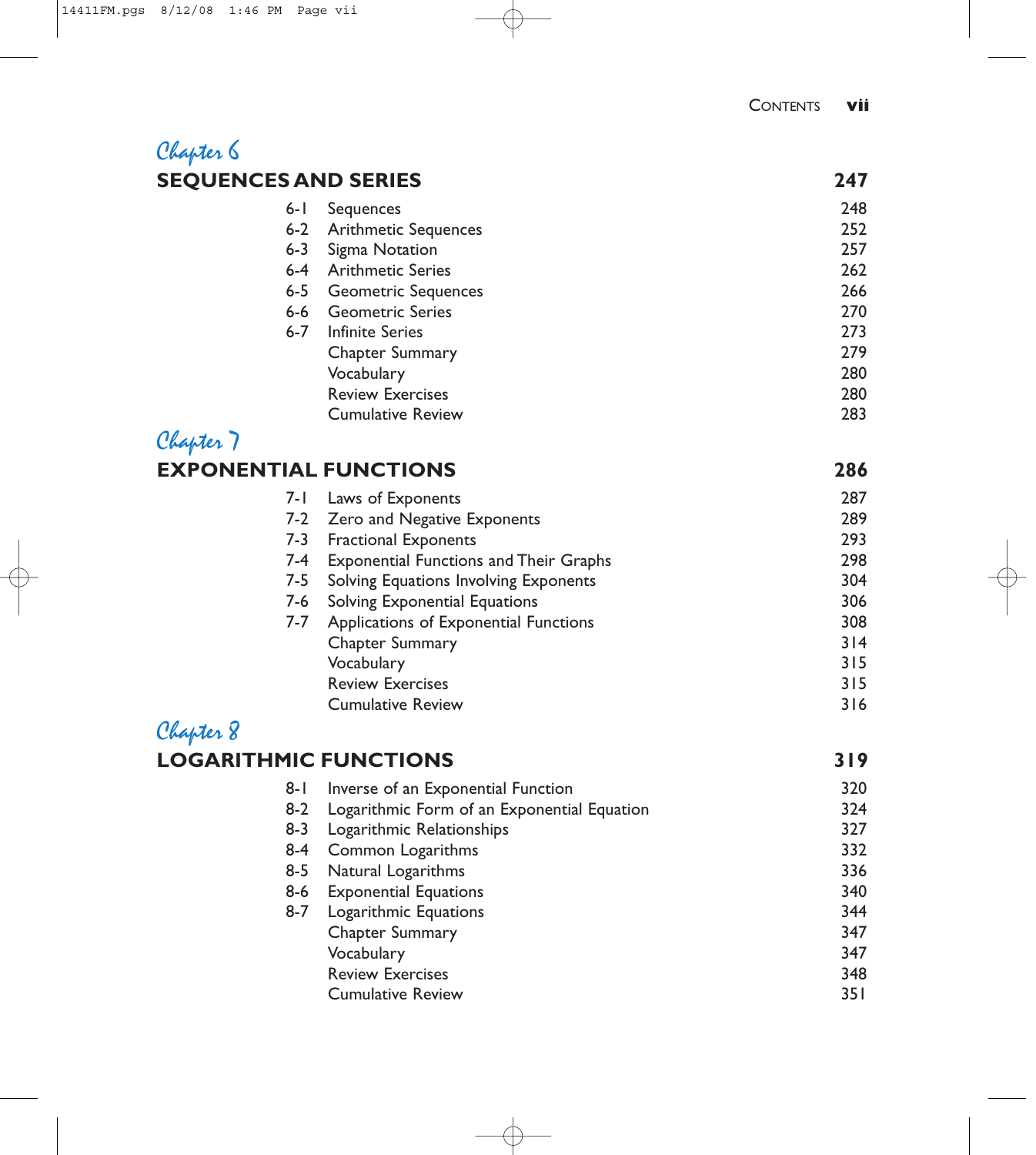#### Chapter 9 **TRIGONOMETRIC FUNCTIONS** 353

| 9- I    | Trigonometry of the Right Triangle         | 354 |
|---------|--------------------------------------------|-----|
| $9 - 2$ | Angles and Arcs as Rotations               | 357 |
| $9 - 3$ | The Unit Circle, Sine, and Cosine          | 362 |
| $9 - 4$ | The Tangent Function                       | 368 |
| $9 - 5$ | The Reciprocal Trigonometric Functions     | 374 |
| $9-6$   | <b>Function Values of Special Angles</b>   | 378 |
| $9 - 7$ | <b>Function Values from the Calculator</b> | 381 |
| $9 - 8$ | Reference Angles and the Calculator        | 386 |
|         | Chapter Summary                            | 392 |
|         | Vocabulary                                 | 394 |
|         | <b>Review Exercises</b>                    | 394 |
|         | <b>Cumulative Review</b>                   | 396 |
|         |                                            |     |

### Chapter 10

#### **MORE TRIGONOMETRIC FUNCTIONS** 399

| $10-1$ | Radian Measure                                        | 400  |
|--------|-------------------------------------------------------|------|
|        | 10-2 Trigonometric Function Values and Radian Measure | 406  |
| $10-3$ | Pythagorean Identities                                | 411  |
|        | 10-4 Domain and Range of Trigonometric Functions      | 4 4  |
|        | 10-5 Inverse Trigonometric Functions                  | 419  |
| $10-6$ | Cofunctions                                           | 425  |
|        | <b>Chapter Summary</b>                                | 428  |
|        | Vocabulary                                            | 430  |
|        | <b>Review Exercises</b>                               | 430  |
|        | <b>Cumulative Review</b>                              | 43 I |
|        |                                                       |      |

## Chapter 11

| 435 |
|-----|
|     |
| 442 |
| 447 |
| 455 |
| 460 |
| 463 |
| 468 |
| 472 |
| 475 |
| 476 |
| 476 |
| 479 |
|     |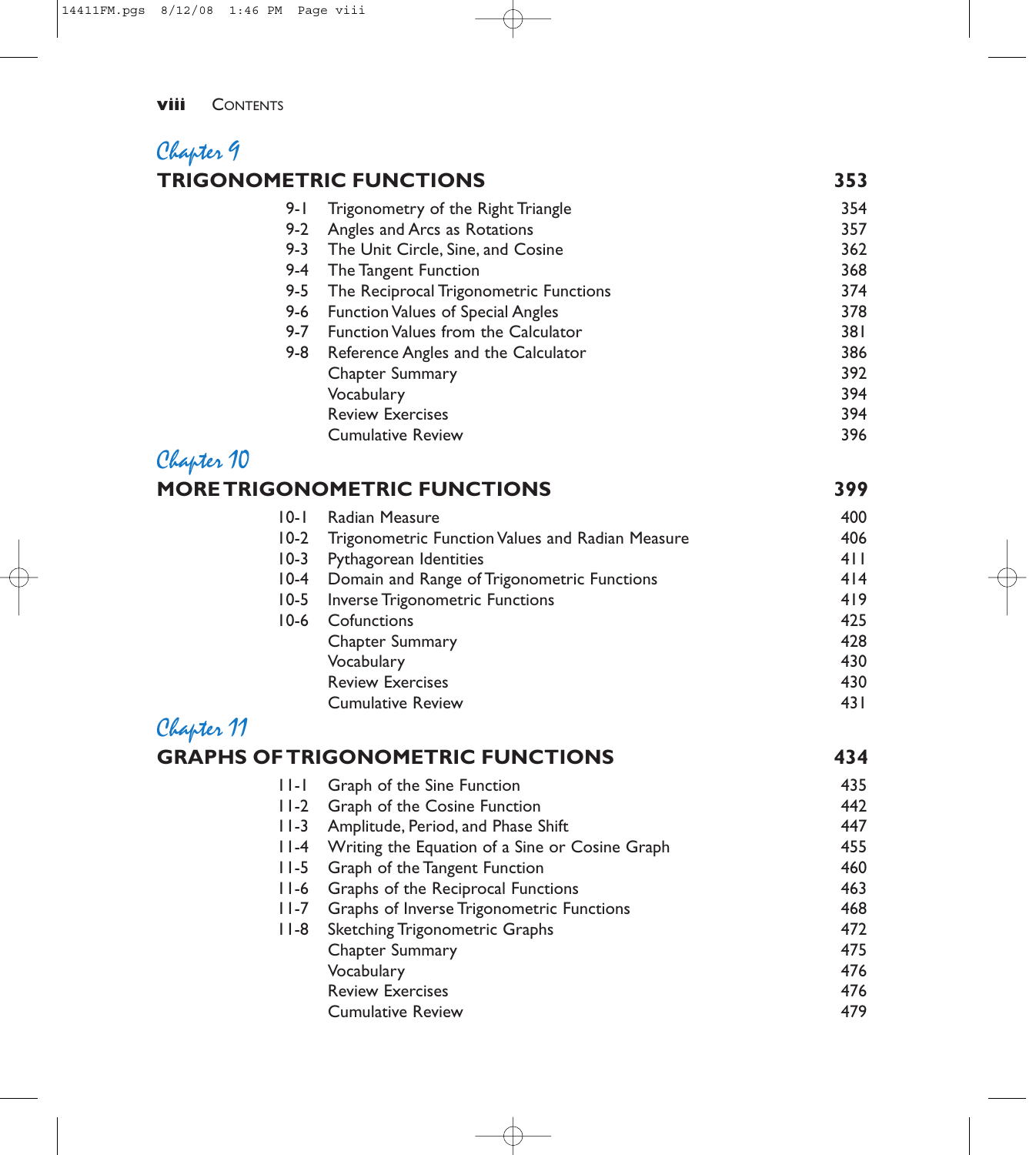### Chapter 12 **TRIGONOMETRIC IDENTITIES 482**

| $ 2-1 $  | <b>Basic Identities</b>                 | 483 |
|----------|-----------------------------------------|-----|
| $12-2$   | Proving an Identity                     | 485 |
| $12 - 3$ | Cosine $(A - B)$                        | 488 |
| $12-4$   | Cosine $(A + B)$                        | 493 |
|          | 12-5 Sine $(A - B)$ and Sine $(A + B)$  | 496 |
| $12-6$   | Tangent $(A - B)$ and Tangent $(A + B)$ | 500 |
| $12 - 7$ | Functions of 2A                         | 504 |
|          | 12-8 Functions of $\frac{1}{2}A$        | 508 |
|          | Chapter Summary                         | 513 |
|          | Vocabulary                              | 514 |
|          | <b>Review Exercises</b>                 | 514 |
|          | <b>Cumulative Review</b>                | 515 |
|          |                                         |     |

### Chapter 13

## **TRIGONOMETRIC EQUATIONS 518**

| $13-1$   | <b>First-Degree Trigonometric Equations</b>                  | 519 |
|----------|--------------------------------------------------------------|-----|
|          | 13-2 Using Factoring to Solve Trigonometric Equations        | 526 |
| $13 - 3$ | Using the Quadratic Formula to Solve Trigonometric Equations | 530 |
| $13-4$   | Using Substitution to Solve Trigonometric Equations          |     |
|          | <b>Involving More Than One Function</b>                      | 534 |
|          | 13-5 Using Substitution to Solve Trigonometric Equations     |     |
|          | <b>Involving Different Angle Measures</b>                    | 538 |
|          | Chapter Summary                                              | 542 |
|          | Vocabulary                                                   | 542 |
|          | <b>Review Exercises</b>                                      | 543 |
|          | <b>Cumulative Review</b>                                     | 545 |
|          |                                                              |     |

#### Chapter 14

## **TRIGONOMETRIC APPLICATIONS 547**

| $ 4- $ | Similar Triangles                              | 548 |
|--------|------------------------------------------------|-----|
| $14-2$ | Law of Cosines                                 | 552 |
| $14-3$ | Using the Law of Cosines to Find Angle Measure | 557 |
| $14-4$ | Area of a Triangle                             | 559 |
| $14-5$ | Law of Sines                                   | 564 |
| $14-6$ | The Ambiguous Case                             | 569 |
| $14-7$ | Solving Triangles                              | 575 |
|        | <b>Chapter Summary</b>                         | 581 |
|        | Vocabulary                                     | 582 |
|        | <b>Review Exercises</b>                        | 582 |
|        | <b>Cumulative Review</b>                       | 585 |